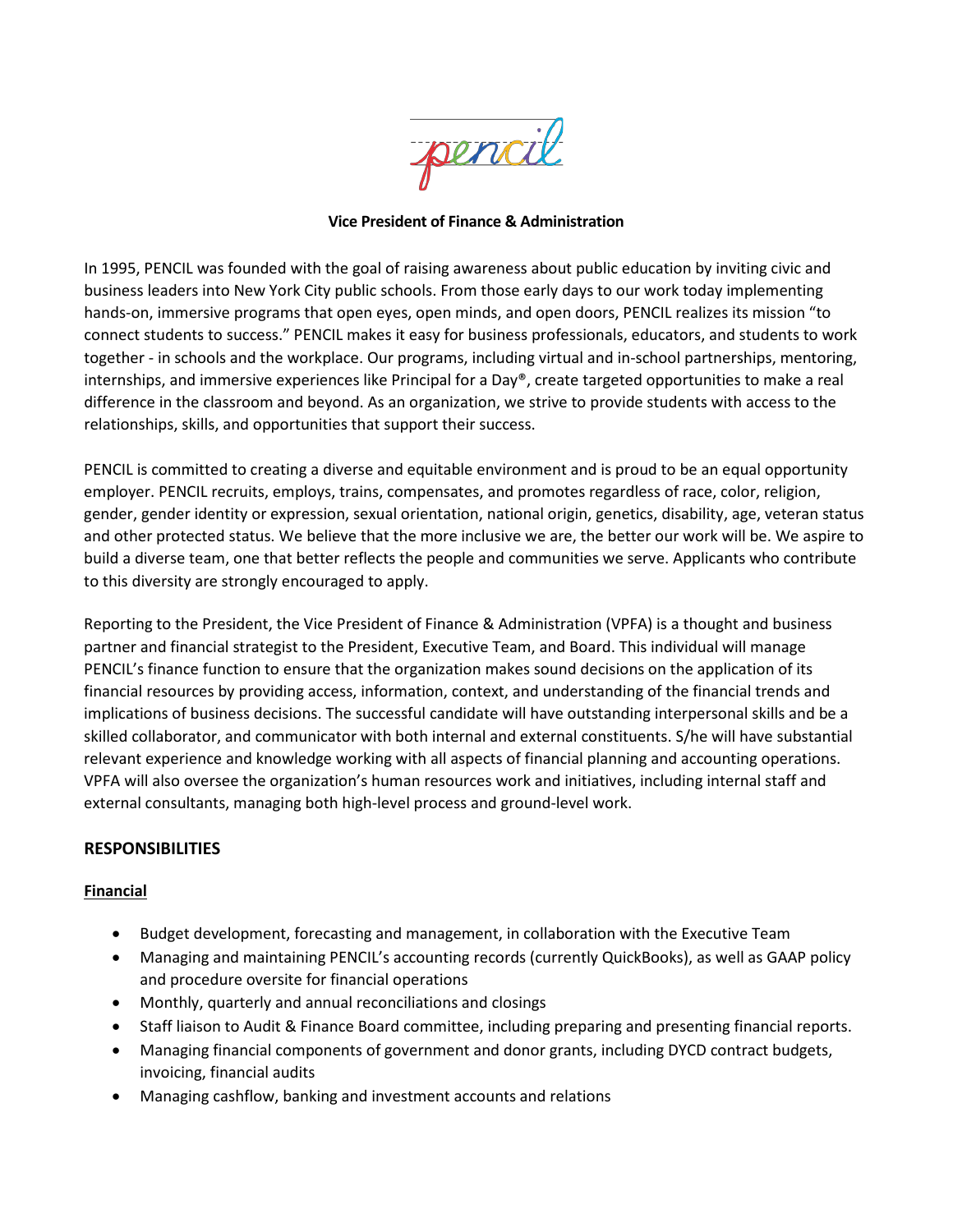- Collaborating with Development team to accurately develop revenue forecasts, track receivables, report to Board, align procedures, reconcile records and account for restricted gifts and grants
- Coordinate all audit activities

## **Risk Management, Legal and Compliance oversight**

- Evaluating and managing insurance coverage
- Anticipating and evaluating organizational risks and identifying procedures to avoid or minimize their impact.
- Reviewing and approving contracts for grants, partnerships, services, equipment and events
- Developing, reviewing and implementing legally required policies and procedures
- Coordinating with legal counsel as necessary

## **Administrative**

- Liaison to building management on office and lease
- Developing feasibility, cost and efficiency options to maximize use of facilities
- Coordinating office updates for flexible working environment
- Collaborating with Technology team on expenditures, security, and staff tech needs
- Overseeing outside providers for office services

### **Human Resources**

- Managing payroll and benefits, currently supported by ADP TotalSource PEO
- Manage compensation and benefits administration, including pay equity
- Leadership role in managing the organization's personnel structure.
- Oversee full recruitment cycle including job descriptions, sourcing, screening, hiring, selection, and onboarding, as well as conduct orientation for new hires.
- Processing new employee set up, updates and maintaining internal records, such as pay increases, title changes and job descriptions
- Managing termination process for departing employees and conducting exit interviews
- Developing, modifying or interpreting HR process and policies, and collaborating on issue resolution with leadership, supervisors, ADP and legal counsel. Update the Employee Handbook as needed.
- Overseeing evaluation and goal setting process
- Facilitating employee professional training and development

# **QUALIFICATIONS AND COMPETENCIES**

- 5 10 years of progressive responsibility in financial management and administration, preferably in the nonprofit sector
- Experience collaborating as part of an executive team in strategic decision making
- Demonstrated resourcefulness in setting priorities, proposing new ways of creating efficiencies, and guiding investment in people and systems
- Capable of proactive strategic thinking, with a goal-oriented mindset
- Strong and creative decision making and problem-solving skills
- Confidence and ability to challenge decisions or proposed actions, question numbers and assumptions